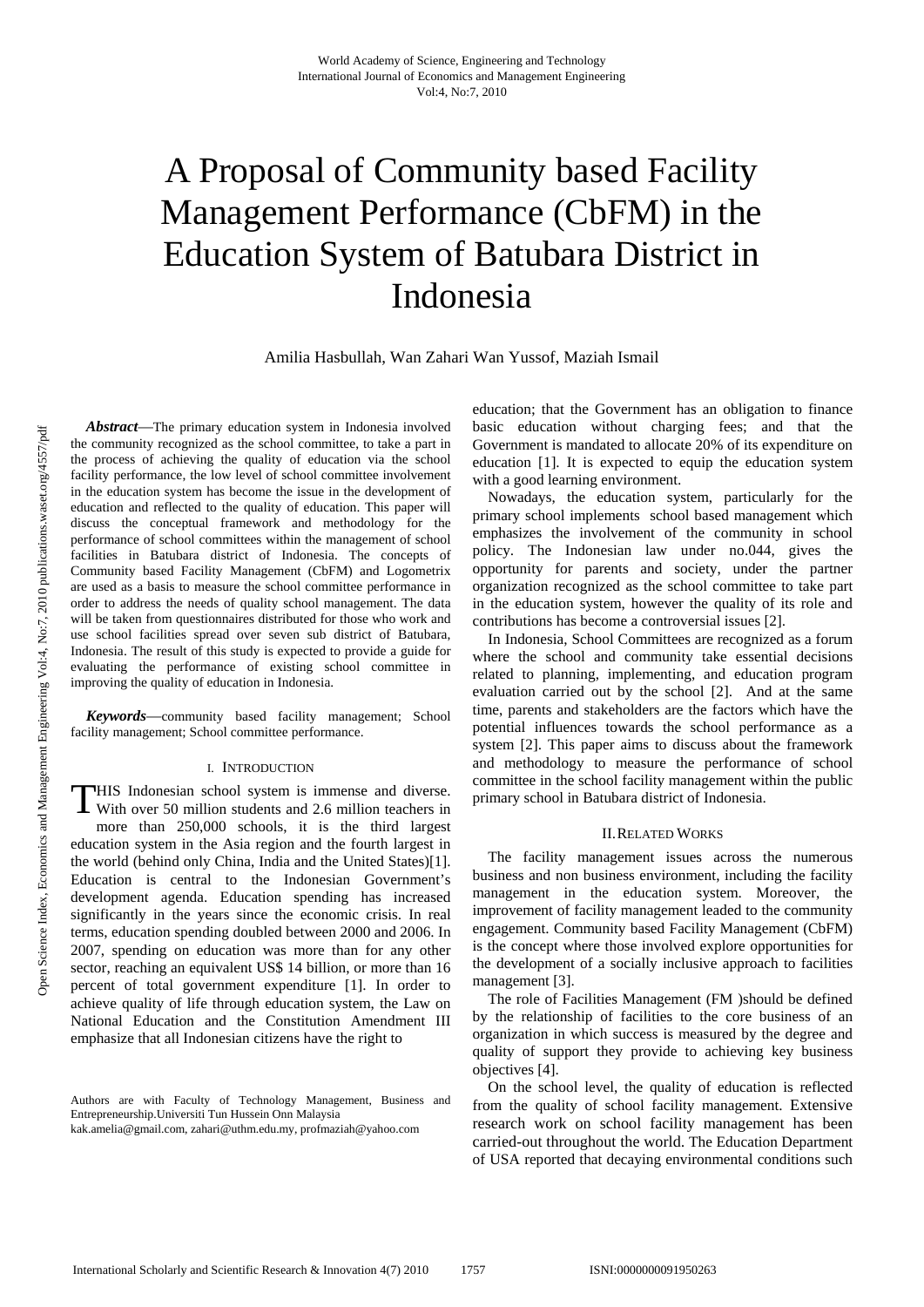as peeling paint, crumbling plaster, non functioning toilets, poor lighting, inadequate ventilation, and inoperative heating and cooling systems can affect the learning as well as the health and morale of staff and students [5]. According to Earthman, student and teacher performance and effectiveness are associated with the quality of the school facilities in which they work [6]. Quality of school facilities can play important part for the quality of learning environment. The age of the facility, the thermal atmosphere, the ventilation within the facility, the acoustical environment, the amount and type of lighting found in classrooms, the cleanliness and maintenance of the facility, the availability of technology, and sufficient instructional materials and resources directly affect the adequacy of learning environment [7]. The age of a public school facility has been noted as a determining factor in the effectiveness of the educational process with increases in student achievement, increases in attendance, and improved instruction noted in newer facilities [8][9]. The adequacy of school facilities is also address the achievement of school to produce the quality of education. The students attending school in the newer school building had significantly better educational achievement than those attending the older building, and they encouraged decision makers to consider the benefits of modern facilities [10]. Lemaster's (1997) analysis reviewed the relationship between student achievement and school facilities. Her investigation found that students had higher achievement scores in newer facilities [9]. Lemaster's also found that as the condition of the facility improved, achievement improved [9]. The condition of a school's facilities affects academic work. Adequate heating, ventilation, and air conditioning are necessary for comfortable teaching and learning [10]. By knowing that facility management defined as the process by which an organization delivers and sustains support services in a quality environment to meet strategic needs [4], an integrated approach to operating, maintaining, improving and adapting the buildings and infrastructure of an organization in order to create an environment that strongly supports the primary objectives of that organization is needed[4]. Generally, facility management characteristics in teaching and learning environment encompass six main factors as follow:

- Providing a comfortable and effective environment
- b. Minimizing use of diminishing resources
- c. Providing quality and cost-effective services;
- d. Supporting a dynamic situation;
- e. Enhancing organizational effectiveness; and
- f. Involving multi-disciplinary activities and management [4] [11].

 It thus, aims to provide end-users with comfortable, effective and quality environment with minimum resources (cost effective and human services) to enhance organizational effectiveness and successfully implement multi-disciplinary activities [11]. From the learning and teaching aspects Hakim found that facilities plays a significant role on teaching and learning process. A good facility will help the students to be more focus on learning process, and also to increase the quality as a student [12].

Hakim also described five important components identified in providing learning facilities in order to create the optimal teaching and learning environment:

- a. Size and lay out related to flexibility and adjustment. Flexibility in the classroom can support teaching and learning.
- b. The acoustic system
- c. Good lighting system expected providing an optimum learning environment.
- d. Climate and ventilation
- e. Color establishes a pleasing learning environment.

Joseph and Michael also emphasized the particular items on learning environment such as sitting arrangement, size, door and window, electricity, sound effect, lighting system, temperature and ventilation, color and white board [13].

Facilities are products or services that assist an organization to achieve its objectives. Facilities generally form part of the properties in an organization for supporting occupants to achieve business goals [4]. Within the context of education, such as school, it is aimed to create supporting teaching and learning environment for students, teachers, and other users around the school.

The integrated efforts are needed to achieve the quality of education, both supported from government and the community itself. Schools play a symbolic role in their communities, and their appearance carries a strong message about community values and the importance of education. They provide a setting where students, teachers, parents, and the community at large interact [14]. Edwards investigated that the condition of the school was directly affected by parent involvement and that condition of school affected student achievement [15]. In addition, Lackney (1999) stated, "first, schools are much more than bricks and mortar-they are symbols of our commitment to education…physical settings can motivate us or discourage us"[16].

Within the school facility management, research on the involvement of community is not yet addressed, thus in this paper the concept of CbFM and logometrix are used as the basis to measure the performance of school committee. Those concepts are adjusted to the standard of primary school facilities under the Ministry of Education.

#### *Conceptual Framework*

Community based Facility Management (CbFM) Framework The CbFM framework consists of three factors, which are [3]:

1.Governance and engagement

This factor addresses the importance of sound business principles, transparency, values and ethics in governing an organization and its engagement with stakeholder, regarding its sustainable issues.

## 2.Environmental focus

This factor addresses the organization's use of natural resources in the production of its good and services and the importance of the organization embedding environmental principles in its product or service development.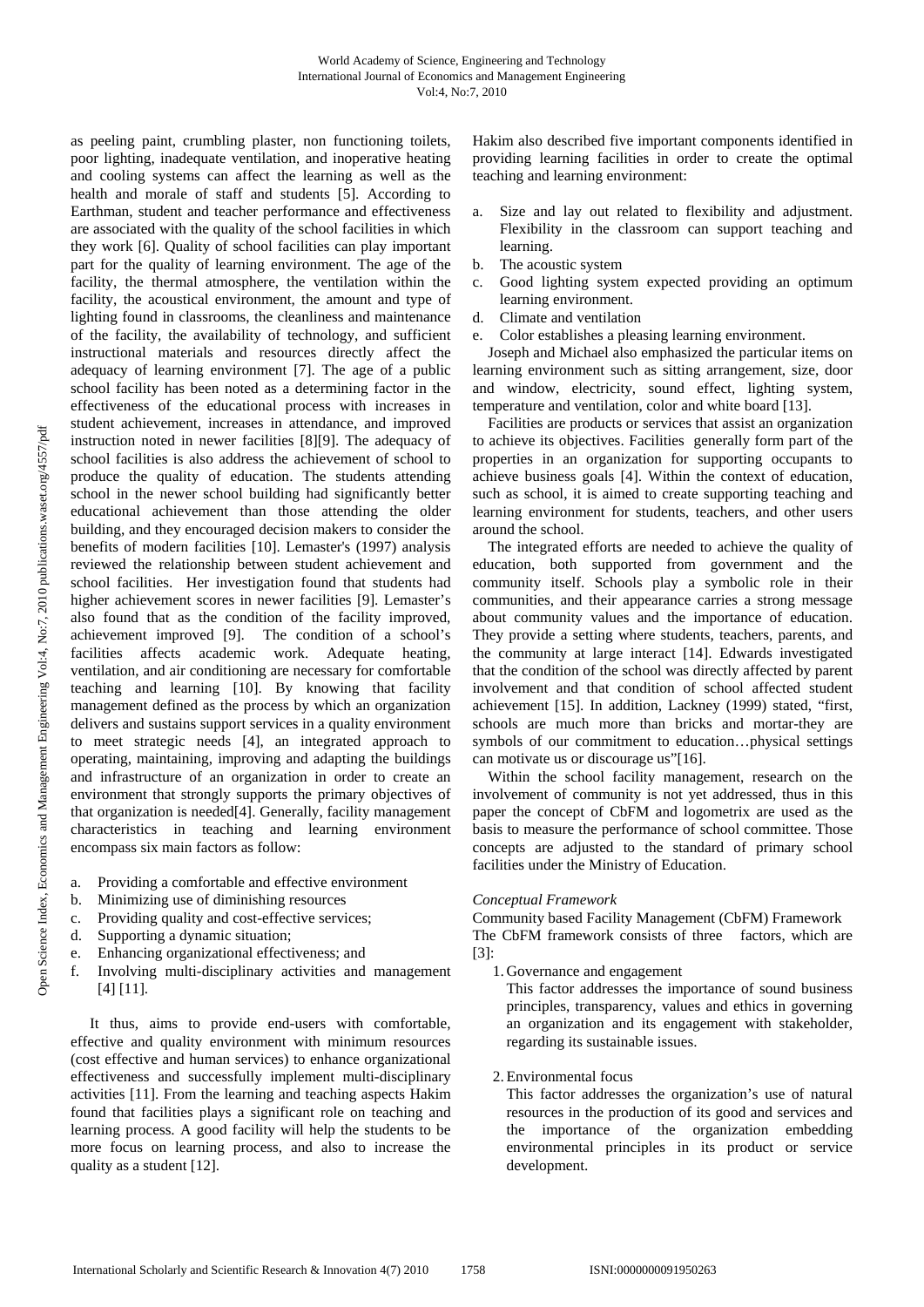# 3. Socio economic development

This factor addresses the organization's commitment to the capture of economic benefits within the community where the organization is operating, as well contributing to the economy, to the social development of the community (beyond economic development) and to providing a safe, high-quality work environment for its employees-including management and staff-and contract labor.

## *Logometrix*

What follows is the general explanation of the Logometrix Perspectives in relation to their strategic objectives and Elements [17]

*Service Perspective;* aimed to provide facilities that enable the effective delivery of services that are appropriate and meet the needs of the community

*Physical Perspective;* aimed to provide buildings that are fit for the purpose for which they are being used

*Community Perspective;* aimed to provide facilities that support and facilitate the delivery of services that meet the needs of the community

*Financial Perspective;* aimed to provide facilities that are economically sustainable and are affordable to the community *Utilization Perspective;* aimed to provide facilities that are available to the community at times of demand and that are well utilized

*Environmental Perspective;* aimed to provide facilities that are environmentally sustainable

Thus, by considering the educational factors, the concept of community based facility management and logometrix adjusted with the standard of school facility explained above is the potential concept to be implemented for school committee and expected to meet its objective to play the significant role in achieving the quality of education and at the same time to increase its performance.

Overall, The principles of CbFM are implemented in the relation with the improvement of quality of life, socioeconomic objectives. In this case, facilities management can assume as a people-based discipline, the proponents of CbFM suggest using FM as a vehicle for achieving local socioeconomic objectives [18], and considering as well the primary function of FM is the management and integration of various professions to support a core process [19].

The concept of CbFM recently focused on economic and environment, but its principal strategic which emphasize on the involvement of community could be implemented in the context of school committees, considering that school committees are the representative of community which have the responsibility of educational quality improvement.

#### III. METHODOLOGY

A survey questionnaire was developed to determine the perception of school stakeholder on the level of school committee performance in playing its role on the school facility management. The distribution of 350 questionnaire will apply the concept of logometrix and community based facility management as the basis measurement, the facility indicators on those concepts adjusted to Indonesian school facility standard.

A five point likert-scale of 1 to 5 to adopted to assess the degree of the perception of school stakeholder. The questionnaire will be distributed through the 10 public primary schools, and the discussion also will be carry out with some respondents to clarify certain issues. And the data will be analyzed by using SPSS software version 16.

The measurement formula will be implied for school committee performance described as follow:

The scale will be devised from poor (1) to excellent (5). The level of school committee was designed as shown in the

table. The instrument has the interpretation as follows:

The measurement formula implied for school committee performance described as follow:

The scale was devised from poor (1) to excellent (5). The level of school committee was designed as shown in the table.

| <b>Scale</b>   | <b>Level</b> of<br>Performance | <b>Description</b>              |
|----------------|--------------------------------|---------------------------------|
|                | Poor                           | Failure to carry out the roles  |
| 2              | Need improvement               | Role is insufficient            |
| $\mathcal{R}$  | Fair                           | Role is insignificant           |
| $\overline{4}$ | Satisfactory                   | Role is suitable and sufficient |
|                | Excellent                      | Role is outstanding             |

# TABLE I LEVEL OF SCHOOL COMMITTEE PERFORMANCE

### IV. CONCLUSION

Education is the shared responsibility of students, teachers, parents, tertiary educators and the community. The urgency to reveal the performance of school committee is basically needed due to the education system required the engagement of community to the education process in Indonesia. Thus, this paper has discussed the framework and methodology to be applied in order to measure the school committee performance in the school facility management. It is expected that this research will give the benefit for the improvement of quality education in Indonesia.

### REFERENCES

- [1] http://go.worldbank.org/VUK7DZAN10
- [2] Suparlan, (2005). Komite Sekolah: Penerbit Pustaka Yogyakarta.
- [3] Alexander, K. and Brown, M. (2006). "*Community-based facility management*", Facilities, Vol.24, No.7/8, 2006 pp.250-268
- [4] Alexander, K. (1996), *Facilities Management: Theory and Practice,* E. and F.N. Spon, London
- [5] United States Department of Education. (1999). *Impact of inadequate school facilities on student learning*. Washington, DC: Author
- [6] Earthman, G. I. (2002). School facility conditions and student academic achievement. Posted at the scholarship repository, University of California. retrieved form http://repositories.cdlib.org
- [7] Morris Jr., R. (2003). The relationships among school facility characteristics, student achievement, and job satisfaction levels among teachers. Unpublished doctoral dissertation, University of Georgia, Athens
- [8] Earthman, G. (2004). Prioritization of 31 criteria for school building adequacy. Baltimore, MD: American Civil Liberties Union Foundation of Maryland.
- Lemasters, L.K. (1997). A synthesis of studies pertaining to facilities, student achievement, and student behavior. Unpublished doctoral